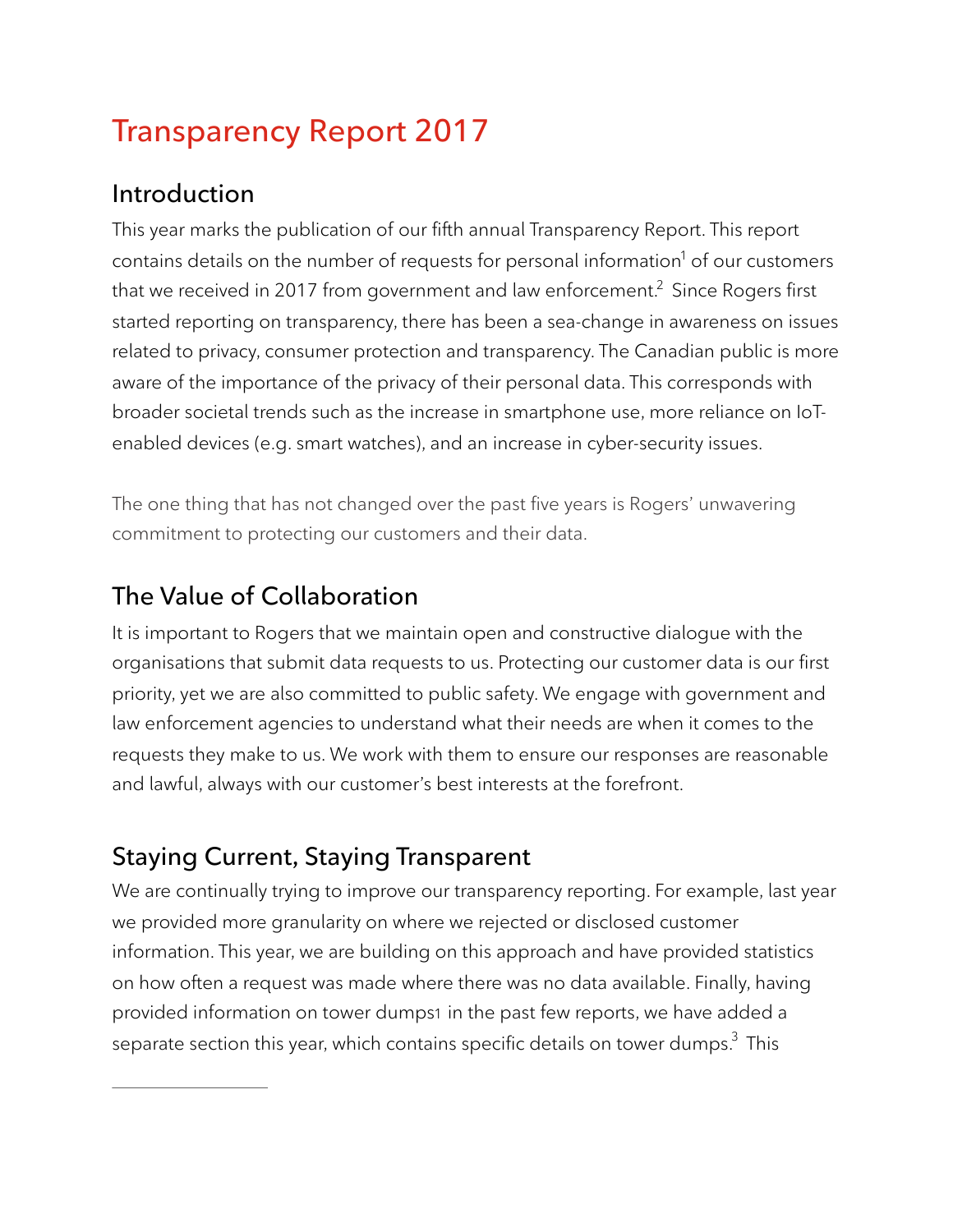section includes the total requests that were made, fulfilled, rejected, partially rejected because we felt the request was too broad or where a request was only partially disclosed because some of the data that was requested was not available.

### **Transparency Parameters**

As a federally regulated company, Rogers is governed by Canadian laws. This dictates both how we protect customer information and how government and law enforcement agencies can compel us to provide it to them. As this report demonstrates, that does not mean we provide this information unchallenged. It is important, though, that our customers be aware that there are some aspects of transparency reporting that remain outside of our control. Some stakeholders suggest that we are not being fully transparent if we do not disclose to our customers that their information has been the subject of a third party data request. There are legal reasons that prevent such disclosure, such as requirements in some legislation and court orders that prohibit disclosure to customers.

### **Endorsements**

While it is important to share with you how we advocate on behalf of our customers to protect their data, we also value what our stakeholders say about us:

*"We at The Provincial ROPE Squad, deal with critical incident calls and extremely high risk offenders on a daily basis. Over the years, your assistance and professionalism has been second to none. On behalf of the ROPE Squad, I would like to thank the team at Rogers for the, ever-so, diligent work that has helped make our city and our province a safer place."* 

*Paul Holder, OPP Repeat Offender Parole Enforcement (ROPE) Squad* 

*"As government surveillance practices continue to evolve in unpredictable ways, Rogers' willingness to provide a lens into these practices is critical to the public's ongoing understanding of how their rights are being respected and highly commendable".* 

*Tamir Israel, Samuelson-Glushko Canadian Internet Policy and Public Interest Clinic*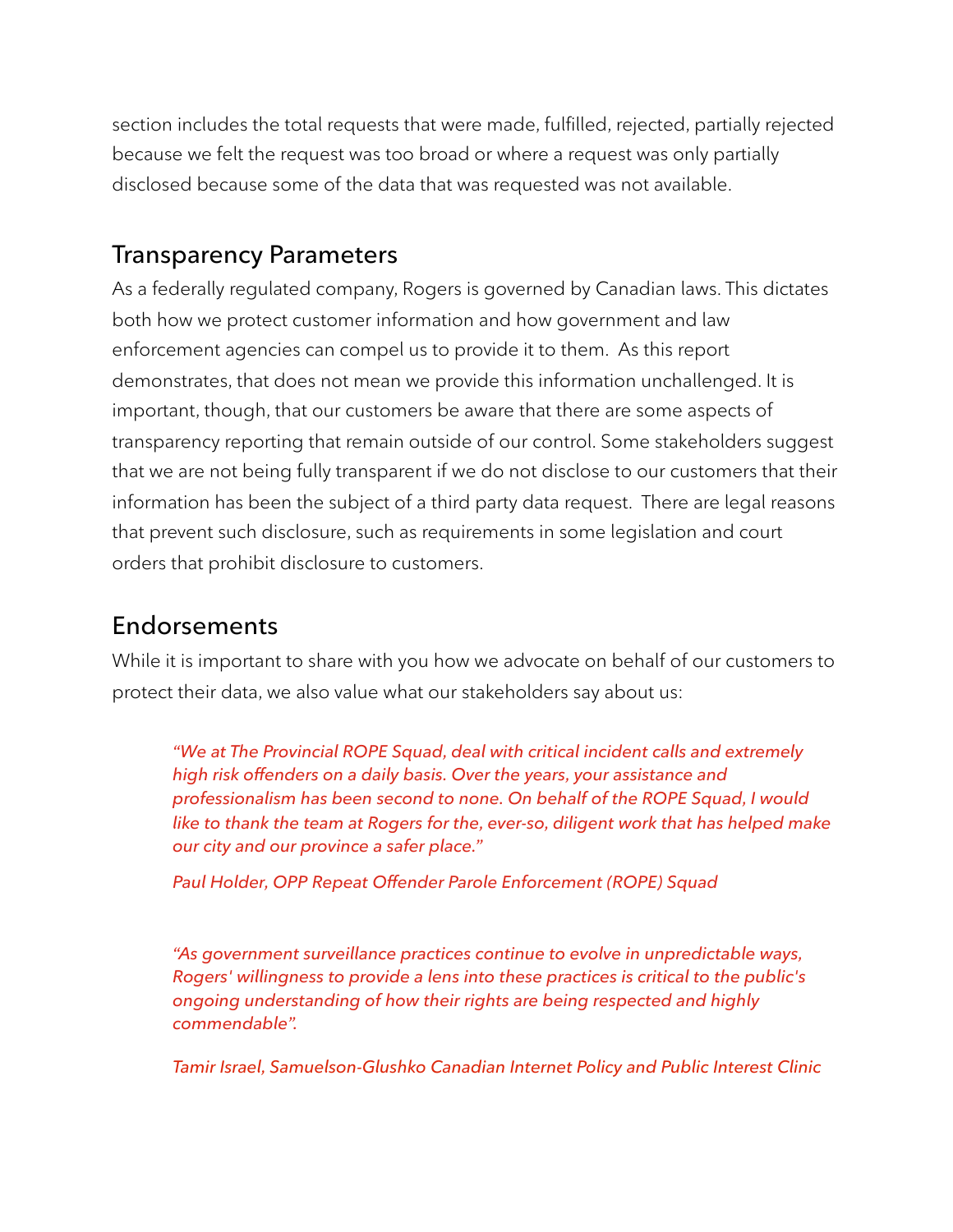## **Conclusions**

Rogers remains committed to engaging with government, law enforcement and the privacy community at large to maintain dialogue on transparency reporting. Education and awareness are key factors in understanding your rights as a customer and knowing what the data in this report represents. We welcome your comments and feedback on this report. You can contact us at [privacy@rci.rogers.com](mailto:privacy@rci.rogers.com)

Sincerely,

Deborah Evans, Associate Chief Privacy Officer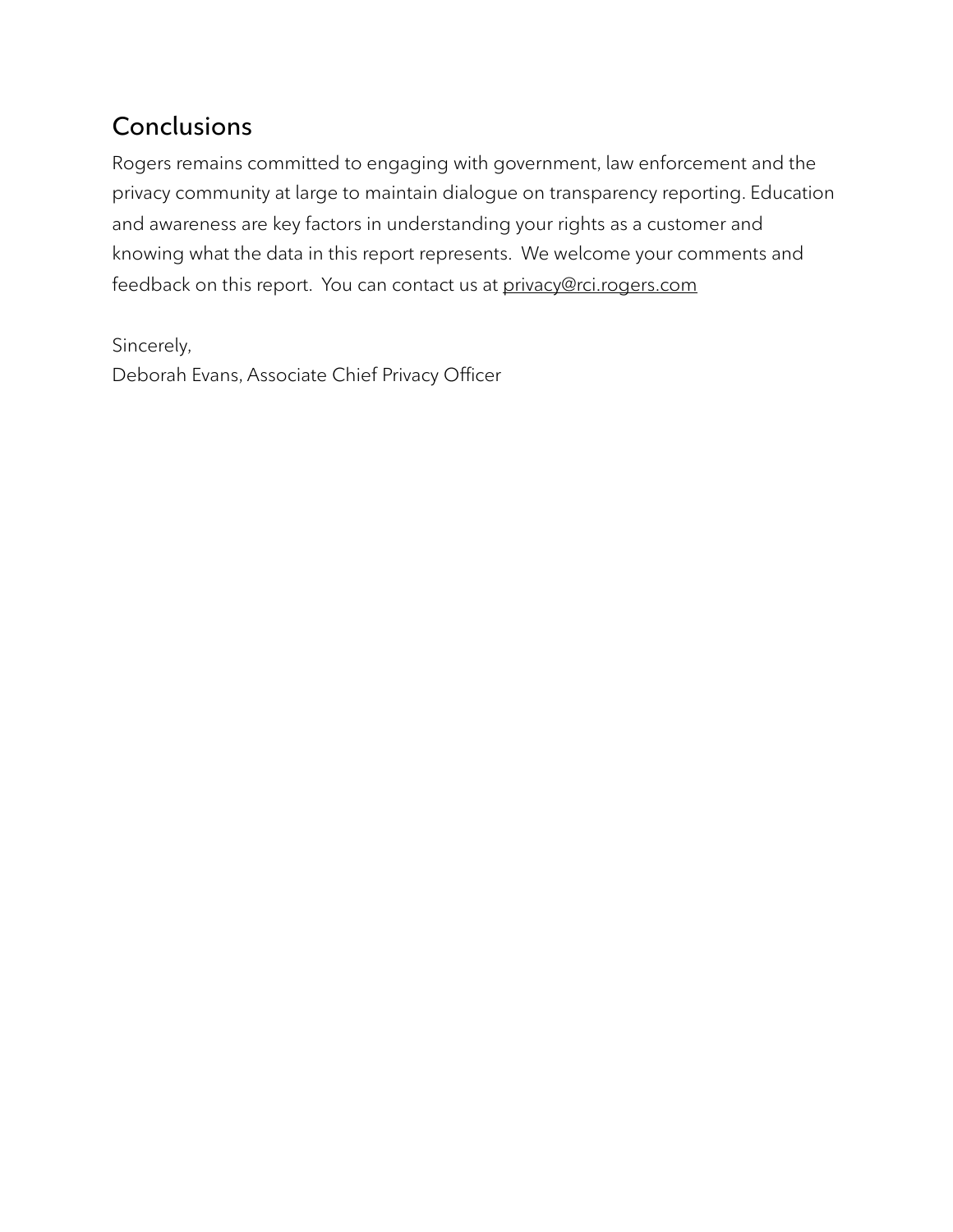# **Breakdown of 2017 Requests**



### **<sup>5</sup> Court Order/Warrant**

**A court order or warrant includes production orders, summonses, subpoenas, and warrants issued by a judge or other judicial officer. These are issued under the Criminal Code. It compels us to provide customer information to police and other authorities, or to attend court or to provide evidence testimony about customer information.** 

**2017**

**2017**

2016

**2016**



Total **115,954**

#### **Government Requirement Letters**

**An order issued under laws such as the Customs Act or Income Tax Act that compels us to provide customer information to the requesting agency.** 

**2017**

Rejected **79** N/A **231** Disclosed **1,401** Total **1,711**

2016 Total **2,689**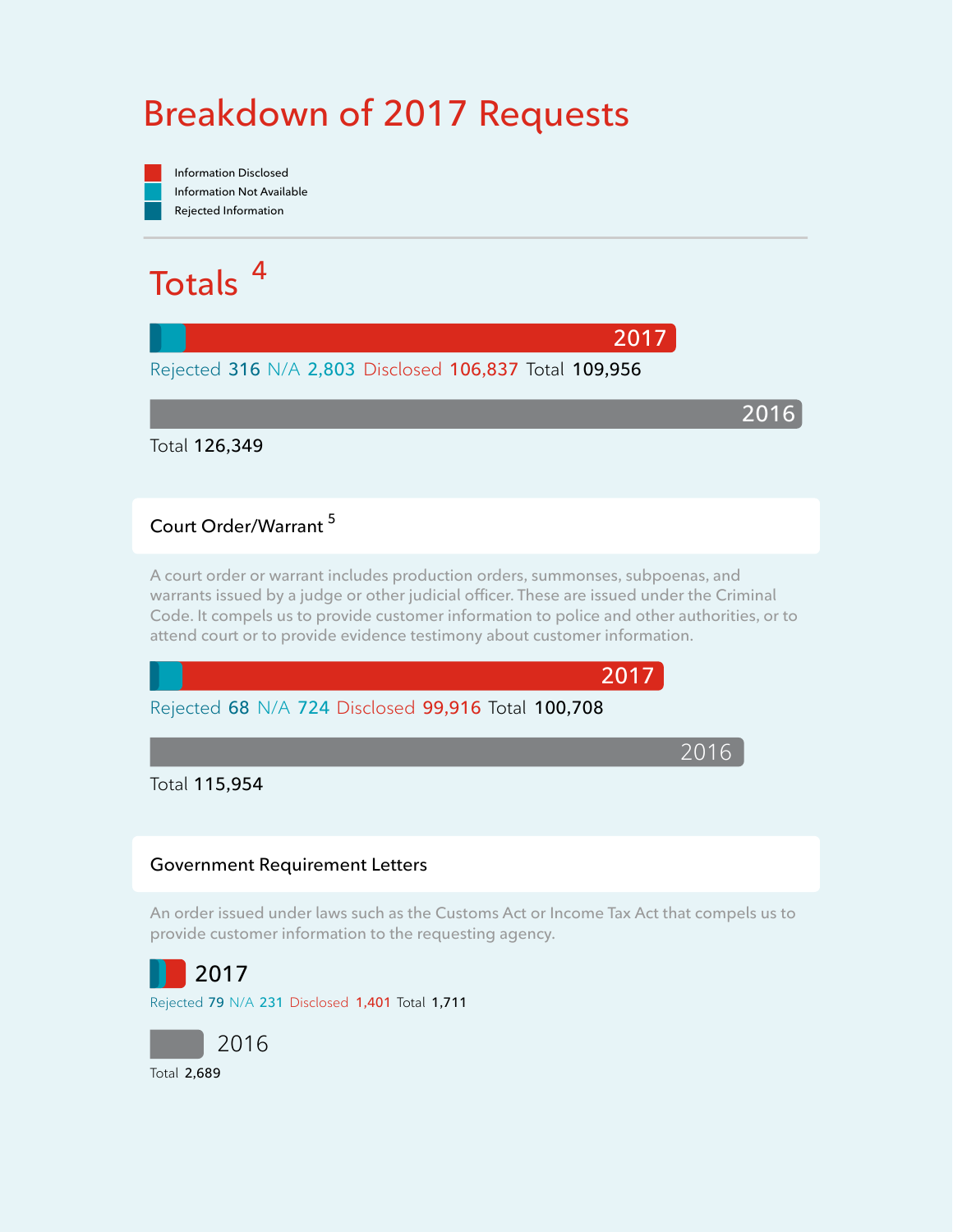#### **Foreign Requests**

**We don't respond directly to requests from foreign agencies. We do advise them to have their national justice authority contact the Canadian Department of Justice. If there is a treaty or convention in place between the two countries a request can be processed by Canadian authorities and an order issued by a Canadian court. In such a case we are compelled to provide customer information to the authority in Canada that is conducting the investigation.** 

**2017**

Rejected **0** N/A **0** Disclosed **0** Total **0**

2016

Rejected **0** N/A **0** Disclosed **0** Total **0**

#### **Emergency Requests from Law Enforcement Agencies**

**We assist police services in emergency situations, such as missing persons' cases and individuals in distress.**

**2017** Rejected **169** N/A **1,848** Disclosed **5,520** Total **7,537**



Total **7,706**

### **Emergency Responder Requests from 911**

**We assist emergency services in emergency situations, such as missing persons' cases and individuals in distress.**



Total **55,921**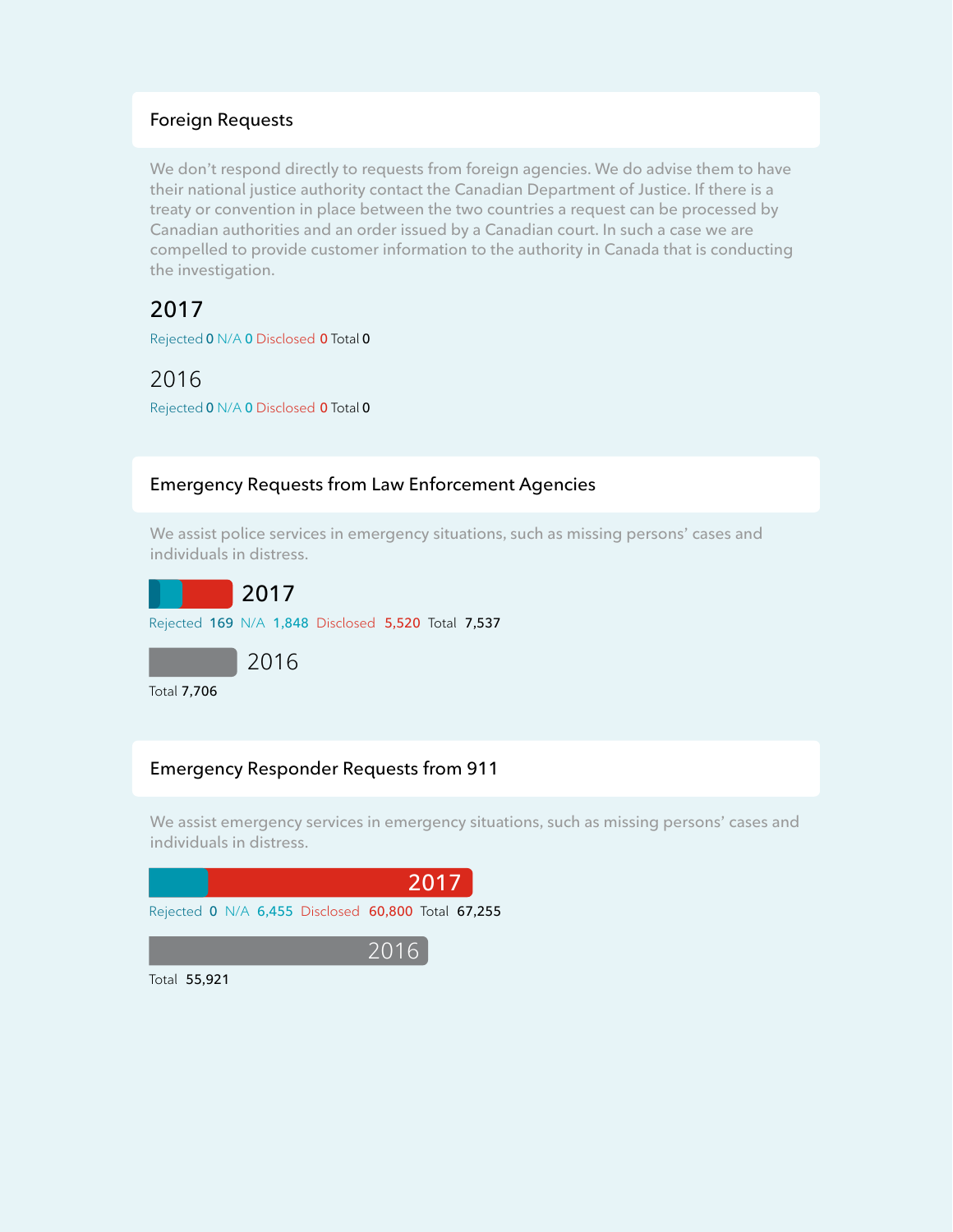**Voluntary Disclosures at the Request of a Government Organization**

**Voluntary Disclosures at the Initiative of the Organization**

**2017** Rejected **0** N/A **0** Disclosed **0** Total **0**

Total **0** 2016 **2017** Rejected **0** N/A **0** Disclosed **0** Total **0**

Total **0** 2016

# **Tower Dumps<sup>6</sup>**

**Total Tower Dump Production Orders**

**2017**

Rejected **6** Partial Disclosure **61** Partially Rejected **86** Disclosed **358** Total **511**

**2016**

**7** Total **191** Rejected **116** Partial Disclosure **N/A** Partially Rejected **N/A** Disclosed **75**

**Potential customer disclosures <sup>8</sup>**

Total **367,678**

Total **Not tracked 2016**

**Actual customer disclosures** 



**2017**